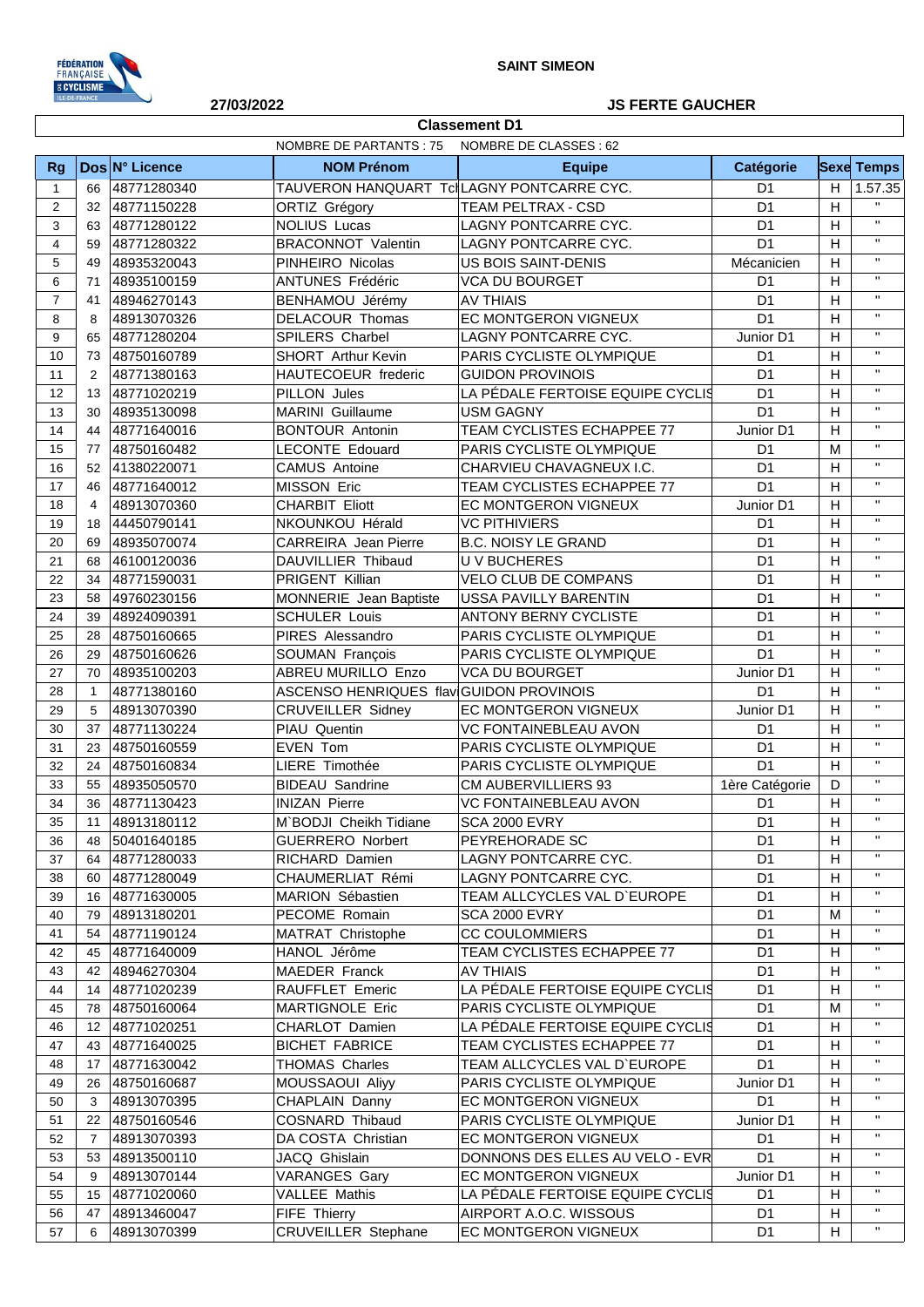| 58 | 21 | 148771150266 | <b>BARANGER Valentin</b> | TEAM PELTRAX - CSD        | D1             |  |
|----|----|--------------|--------------------------|---------------------------|----------------|--|
| 59 | 56 | 148935050611 | <b>IDA CRUZ Laura</b>    | ICM AUBERVILLIERS 93      | 1ère Catégorie |  |
| 60 | 33 | 148771150045 | <b>ISELLIER Adrien</b>   | TEAM PELTRAX - CSD        |                |  |
|    | 50 | 148771570077 | <b>IDREANO Quentin</b>   | ILES RAYONS DE L`AVENIR   | Junior D1      |  |
| 62 |    | 148750160853 | <b>PELBOIS Etienne</b>   | IPARIS CYCLISTE OLYMPIQUE |                |  |

| <b>Classement D2</b> |                                                 |                |                             |                                 |                 |                |                   |
|----------------------|-------------------------------------------------|----------------|-----------------------------|---------------------------------|-----------------|----------------|-------------------|
|                      | NOMBRE DE PARTANTS: 47<br>NOMBRE DE CLASSES: 35 |                |                             |                                 |                 |                |                   |
| <b>Rg</b>            |                                                 | Dos N° Licence | <b>NOM Prénom</b>           | <b>Equipe</b>                   | Catégorie       |                | <b>Sexe Temps</b> |
| $\mathbf{1}$         | 24                                              | 48771630041    | <b>MARREC Vincent</b>       | TEAM ALLCYCLES VAL D'EUROPE     | D <sub>2</sub>  | H              | 1.46.52           |
| 2                    | 23                                              | 41730060622    | <b>GELLAERTS Emilien</b>    | CHAMBERY C. COMPETITION         | D <sub>2</sub>  | H              | $\mathbf{H}$      |
| 3                    | $\mathbf{1}$                                    | 46510250036    | PIERRON Romain              | V.C. AVIZE                      | D <sub>2</sub>  | H              | $\mathbf{H}$      |
| $\overline{4}$       | 8                                               | 48750160777    | <b>FORS Gregory</b>         | PARIS CYCLISTE OLYMPIQUE        | D <sub>2</sub>  | $\overline{H}$ | $\overline{u}$    |
| 5                    | 26                                              | 48750240402    | <b>DUSSIOT Guillaume</b>    | <b>US METRO TRANSPORTS</b>      | D <sub>2</sub>  | H              | $\mathbf{H}$      |
| 6                    | 20                                              | 48771640005    | SIBLET Sébastien            | TEAM CYCLISTES ECHAPPEE 77      | D <sub>2</sub>  | H              | $\mathbf{H}$      |
| $\overline{7}$       | 12                                              | 48750160557    | <b>VINDEX Jean Philippe</b> | PARIS CYCLISTE OLYMPIQUE        | D <sub>2</sub>  | H              | $\mathbf{H}$      |
| 8                    | 32                                              | 48913260111    | JEANNIN Yvan                | <b>AC ORSAY</b>                 | D <sub>2</sub>  | H              | $\mathbf{H}$      |
| 9                    | 9                                               | 48750160778    | <b>JUTANT Valentin</b>      | PARIS CYCLISTE OLYMPIQUE        | D <sub>2</sub>  | H              | $\mathbf{H}$      |
| 10                   | 21                                              | 42892510210    | <b>DEFERT Baptiste</b>      | <b>VC TOUCY</b>                 | D <sub>2</sub>  | H              | $\mathbf{H}$      |
| 11                   | 33                                              | 48946010228    | SAO JOSE Christophe         | <b>TEAM 94 CYCLING</b>          | D <sub>2</sub>  | H              | $\mathbf{H}$      |
| 12                   | 6                                               | 48750160823    | <b>BESCH Romain</b>         | PARIS CYCLISTE OLYMPIQUE        | D <sub>2</sub>  | H              | $\mathbf{H}$      |
| 13                   | 30                                              | 48771280109    | <b>MUNIER Philippe</b>      | LAGNY PONTCARRE CYC.            | D <sub>2</sub>  | H              | $\mathbf{H}$      |
| 14                   | 28                                              | 48913130059    | FONT LAPALISSE Thierry      | <b>AVENIR CYCLISTE DE LARDY</b> | D <sub>2</sub>  | H              | $\mathbf{H}$      |
| 15                   | 47                                              | 48958000171    | ORENGO Rémi                 |                                 | D <sub>2</sub>  | M              | $\mathbf{H}$      |
| 16                   | 39                                              | 48771150256    | <b>GALVAING Damien</b>      | <b>TEAM PELTRAX - CSD</b>       | D2              | H              | $\mathbf{u}$      |
| 17                   | 16                                              | 48957400016    | LOTH Stephane               | TEAM BIKE CYCLISTE SAINT PRIX   | D <sub>2</sub>  | H              | $\mathbf{H}$      |
| 18                   | 11                                              | 48750160812    | PLOMION Léo                 | PARIS CYCLISTE OLYMPIQUE        | D <sub>2</sub>  | H              | $\mathbf{H}$      |
| 19                   | 27                                              | 48750240404    | <b>ROGER Louison</b>        | <b>US METRO TRANSPORTS</b>      | D <sub>2</sub>  | H              | $\mathbf{H}$      |
| 20                   | 3                                               | 48913070148    | POISSON Emmanuel            | EC MONTGERON VIGNEUX            | D <sub>2</sub>  | H              | $\mathbf{H}$      |
| 21                   | $\overline{4}$                                  | 48935240073    | <b>BLANC Florian</b>        | <b>CS VILLETANEUSE</b>          | D <sub>2</sub>  | H              | $\mathbf{H}$      |
| 22                   | 31                                              | 48782120170    | CHILELLI Elvio              | TEAM CHATOU CYCLISME            | D <sub>2</sub>  | H              | $\mathbf{H}$      |
| 23                   | 42                                              | 48924090394    | ROGEL Joffrey               | <b>ANTONY BERNY CYCLISTE</b>    | D <sub>2</sub>  | H              | $\mathbf{H}$      |
| 24                   | 41                                              | 48935100182    | <b>ATRIDE Edie</b>          | <b>VCA DU BOURGET</b>           | D <sub>2</sub>  | $\mathsf{H}$   | $\mathbf{H}$      |
| 25                   | 43                                              | 48935040160    | <b>DENIS Kevin</b>          | EC NEUILLY PLAISANCE            | D <sub>2</sub>  | H              | $\mathbf{H}$      |
| 26                   | 22                                              | 48935050781    | MOUASSA Brahim              | <b>CM AUBERVILLIERS 93</b>      | D <sub>2</sub>  | H              | $\mathbf{H}$      |
| 27                   | 13                                              | 48957080555    | <b>GARNIER Philippe</b>     | ARGENTEUIL VAL DE SEINE 95      | D2              | H              | $\mathbf{H}$      |
| 28                   | 25                                              | 48771570034    | MEZIERES Hugo               | LES RAYONS DE L'AVENIR          | $\overline{D2}$ | H              | $\mathbf{H}$      |
| 29                   | 29                                              | 48771280282    | <b>GENDRON Nicolas</b>      | LAGNY PONTCARRE CYC.            | D <sub>2</sub>  | Н              | $\mathbf{H}$      |
| 30                   | 44                                              | 48935040161    | <b>DENIS Steve</b>          | EC NEUILLY PLAISANCE            | D <sub>2</sub>  | H              | $\mathbf{H}$      |
| 31                   | 36                                              | 48771520024    | <b>BREDA Marc</b>           | TEAM CYCLISTE BUSSY             | D2              | $\mathsf{H}$   | $\mathbf{u}$      |
| 32                   | 38                                              | 48771150272    | DOUCET Christophe           | TEAM PELTRAX - CSD              | D <sub>2</sub>  | $\mathsf{H}$   | $\mathbf{H}$      |
| 33                   | 5                                               | 48771140130    | ROCCO Clément               | <b>JS FERTE GAUCHER</b>         | D <sub>2</sub>  | $\mathsf{H}$   | $\mathbf{H}$      |
| 34                   | 19                                              | 48771640014    | <b>JOSWIAK Ludovic</b>      | TEAM CYCLISTES ECHAPPEE 77      | D <sub>2</sub>  | H              | $\mathbf{H}$      |
| 35                   | 17                                              | 48946270344    | BENHAMO Benjamin            | <b>AV THIAIS</b>                | D <sub>2</sub>  | H              | $\mathbf{H}$      |

|                | <b>Classement D3</b> |                |                             |                                  |                  |    |                   |  |
|----------------|----------------------|----------------|-----------------------------|----------------------------------|------------------|----|-------------------|--|
|                |                      |                | NOMBRE DE PARTANTS : 28     | NOMBRE DE CLASSES : 18           |                  |    |                   |  |
| Rg             |                      | Dos N° Licence | <b>NOM Prénom</b>           | <b>Equipe</b>                    | <b>Catégorie</b> |    | <b>Sexe Temps</b> |  |
|                | 22                   | 48771280041    | DEWAELE Thomas              | LAGNY PONTCARRE CYC.             | D <sub>3</sub>   | H  | 1.43.15           |  |
| 2              | 20                   | 48771190158    | USEL Thierry                | <b>CC COULOMMIERS</b>            | D <sub>3</sub>   | H  | 0.00.31           |  |
| 3              | 3                    | 48771020252    | <b>BARTLET Frédéric</b>     | LA PÉDALE FERTOISE EQUIPE CYCLIS | D <sub>3</sub>   | H  | $\mathbf{H}$      |  |
| 4              | 6                    | 48946150071    | <b>TUMOINE Eric</b>         | <b>VC VINCENNES</b>              | D <sub>3</sub>   | H  | $\mathbf{H}$      |  |
| 5              | 9                    | 48946270295    | HATTE Laurent               | <b>AV THIAIS</b>                 | D <sub>3</sub>   | н  | $\mathbf{H}$      |  |
| 6              |                      | 48771140057    | JADAUT Yann                 | <b>JS FERTE GAUCHER</b>          | D <sub>3</sub>   | H  | $\mathbf{H}$      |  |
| $\overline{7}$ | 16                   | 48946160049    | <b>BOTTINI William</b>      | <b>UC BORDS DE MARNE</b>         | D <sub>3</sub>   | H  | $\mathbf{H}$      |  |
| 8              | 11                   | 48935050778    | GUYARD Julien               | <b>CM AUBERVILLIERS 93</b>       | D <sub>3</sub>   | H  | $\mathbf{H}$      |  |
| 9              | 28                   | 48771520070    | LEMEY Eric                  | TEAM CYCLISTE BUSSY              | D <sub>3</sub>   | M  | $\mathbf{H}$      |  |
| 10             | 26                   | 48771430060    | <b>DELRIEU Benoit</b>       | <b>VELO CLUB DE TORCY</b>        | D <sub>3</sub>   | H  | $\mathbf{H}$      |  |
| 11             | 24                   | 48750160727    | PIEDELOUP Fabien            | PARIS CYCLISTE OLYMPIQUE         | D <sub>3</sub>   | H  | $\mathbf{H}$      |  |
| 12             | 23                   | 48771280230    | TAUVERON Eric               | <b>LAGNY PONTCARRE CYC.</b>      | D <sub>3</sub>   | н  | $\mathbf{H}$      |  |
| 13             | 25                   | 48771150192    | <b>MARIA Didier</b>         | TEAM PELTRAX - CSD               | D <sub>3</sub>   | H  | $\mathbf{H}$      |  |
| 14             | 13                   | 48750240225    | <b>RENAIS Rodolphe</b>      | <b>US METRO TRANSPORTS</b>       | D <sub>3</sub>   | H  | $\mathbf{H}$      |  |
| 15             | 10                   | 48924030008    | <b>BULTIEAU</b> Jean Pierre | RUEIL A.C.                       | D <sub>3</sub>   | H  | $\mathbf{H}$      |  |
| 16             | 19                   | 48771190014    | <b>GUERIN Guillaume</b>     | <b>CC COULOMMIERS</b>            | D <sub>3</sub>   | H  | $\mathbf{H}$      |  |
| 17             | 30                   | CJ             | <b>BATISSE Christophe</b>   | CJ                               | D <sub>3</sub>   | M  | $\mathbf{H}$      |  |
| 18             | 5                    | 48771020099    | PRUVOST Sébastien           | LA PÉDALE FERTOISE EQUIPE CYCLIS | D <sub>3</sub>   | H. | $\mathbf{H}$      |  |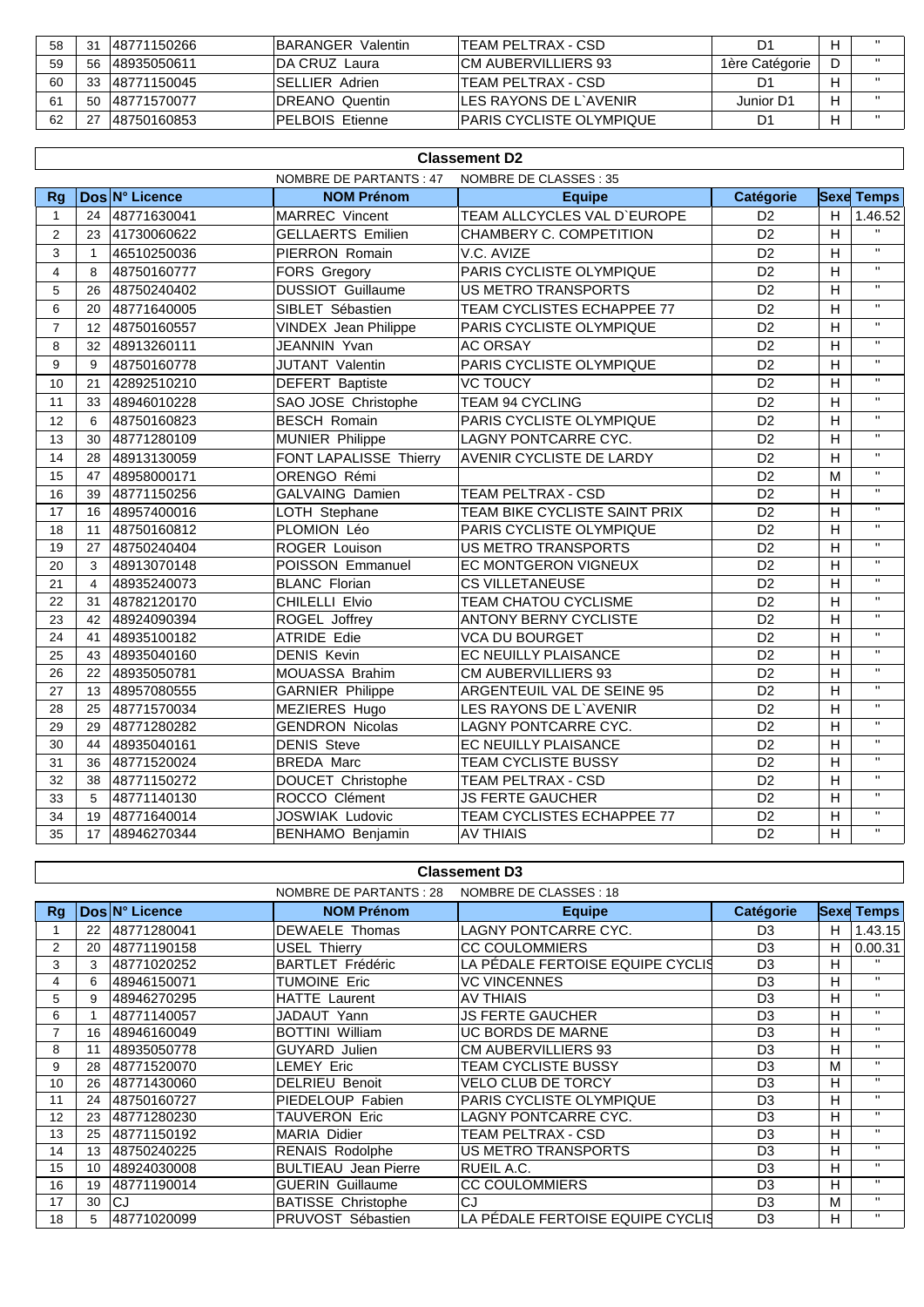|                | <b>Classement D4</b>                                    |                |                            |                                  |                 |                         |                         |  |
|----------------|---------------------------------------------------------|----------------|----------------------------|----------------------------------|-----------------|-------------------------|-------------------------|--|
|                | <b>NOMBRE DE PARTANTS: 39</b><br>NOMBRE DE CLASSES : 35 |                |                            |                                  |                 |                         |                         |  |
| <b>Rg</b>      |                                                         | Dos N° Licence | <b>NOM Prénom</b>          | <b>Equipe</b>                    | Catégorie       |                         | <b>Sexe Temps</b>       |  |
| $\mathbf{1}$   | 39                                                      | 46100120043    | SIMONET Frantz             | <b>UV BUCHERES</b>               | D <sub>4</sub>  | H                       | 1.33.37                 |  |
| $\overline{2}$ | 36                                                      | 48771280155    | REGNAULT Tristan           | LAGNY PONTCARRE CYC.             | D <sub>4</sub>  | H                       | $\mathbf{H}$            |  |
| 3              | 3                                                       | 48935040095    | DESESQUELLE William        | EC NEUILLY PLAISANCE             | D <sub>4</sub>  | H                       | $\overline{\mathbf{u}}$ |  |
| $\overline{4}$ | 2                                                       | 48935040157    | BLANCO Angelo              | EC NEUILLY PLAISANCE             | D <sub>4</sub>  | $\overline{H}$          | $\overline{\mathbf{u}}$ |  |
| 5              | 32                                                      | 47020970444    | VIGNAUD Stéphane           | EC CHATEAU THIERRY               | D <sub>4</sub>  | $\overline{H}$          | $\mathbf{H}$            |  |
| 6              | 17                                                      | 48771190146    | <b>LAMANDE FREDERIC</b>    | <b>CC COULOMMIERS</b>            | D <sub>4</sub>  | $\overline{H}$          | $\mathbf{H}$            |  |
| $\overline{7}$ | 25                                                      | 48913070243    | <b>ALBERTI Patrick</b>     | <b>EC MONTGERON VIGNEUX</b>      | D <sub>4</sub>  | $\overline{H}$          | $\overline{u}$          |  |
| 8              | 23                                                      | 48957130292    | <b>DUFLOT Paul</b>         | A. SOISY ENGHIEN LA BARRE        | D <sub>4</sub>  | $\overline{H}$          | $\overline{\mathbf{u}}$ |  |
| 9              | 6                                                       | 48935040048    | <b>LEFRANCOIS Alain</b>    | EC NEUILLY PLAISANCE             | D <sub>4</sub>  | $\overline{H}$          | $\mathbf{H}$            |  |
| 10             | 12                                                      | 48957140138    | <b>HERISSON</b> Jean Marie | PARISIS A.C. 95                  | D <sub>4</sub>  | H                       | $\mathbf{H}$            |  |
| 11             | 13                                                      | 48957140117    | PAYRAT Patrick             | PARISIS A.C. 95                  | D <sub>4</sub>  | H                       | $\mathbf{H}$            |  |
| 12             | 34                                                      | 48771040250    | <b>LIBRE David</b>         | PEDALE COMBS LA VILLAISE         | D <sub>4</sub>  | Η                       | $\mathbf{H}$            |  |
| 13             | 30                                                      | 48913390037    | MILLERET Laurent           | EC MORSANG SUR ORGE              | D <sub>4</sub>  | H                       | $\mathbf{H}$            |  |
| 14             | 5                                                       | 48935040022    | FOUESNANT Frédéric         | EC NEUILLY PLAISANCE             | $\overline{D4}$ | $\overline{H}$          | $\mathbf{H}$            |  |
| 15             | 38                                                      | 48957110135    | <b>HUBERT René</b>         | US EZANVILLE ECOUEN              | $\overline{D4}$ | $\overline{H}$          | $\overline{u}$          |  |
| 16             | 33                                                      | 46880440004    | AGGAR Ahcen                | SORIUS CLUB CYCLISTE             | $\overline{D4}$ | $\overline{H}$          | $\mathbf{H}$            |  |
| 17             | 8                                                       | 48771630036    | <b>BOUYER Jacques</b>      | TEAM ALLCYCLES VAL D'EUROPE      | D <sub>4</sub>  | $\overline{H}$          | $\mathbf{H}$            |  |
| 18             | 27                                                      | 48913070321    | PEROTTO Lucien             | EC MONTGERON VIGNEUX             | D <sub>4</sub>  | H                       | $\mathbf{H}$            |  |
| 19             | 40                                                      | 48946030008    | <b>BEAUDIC Thierry</b>     | VC DES CHEMINOTS ET VILLENEUVOI  | D <sub>4</sub>  | $\overline{H}$          | $\mathbf{H}$            |  |
| 20             | 31                                                      | 47020970248    | <b>BARTHES Denis</b>       | <b>EC CHATEAU THIERRY</b>        | $\overline{D4}$ | $\overline{H}$          | $\overline{\mathbf{u}}$ |  |
| 21             | 29                                                      | 48771520084    | ROULLAND Christophe        | <b>TEAM CYCLISTE BUSSY</b>       | D <sub>4</sub>  | $\overline{H}$          | $\mathbf{H}$            |  |
| 22             | 20                                                      | 48782160131    | <b>GIROU Philippe</b>      | EC VELIZY 78                     | D4              | $\overline{H}$          | $\overline{\mathbf{u}}$ |  |
| 23             | 37                                                      | 48957110024    | <b>HAUET</b> Jean Pierre   | <b>US EZANVILLE ECOUEN</b>       | D <sub>4</sub>  | $\overline{H}$          | $\overline{\mathbf{u}}$ |  |
| 24             | 14                                                      | 48935050125    | <b>GIROUX ANDRE</b>        | <b>CM AUBERVILLIERS 93</b>       | D <sub>4</sub>  | H                       | $\mathbf{H}$            |  |
| 25             | $\overline{4}$                                          | 48935040059    | <b>FORRAT Guy</b>          | EC NEUILLY PLAISANCE             | D <sub>4</sub>  | $\overline{H}$          | $\mathbf{H}$            |  |
| 26             | 26                                                      | 48913070032    | <b>GALLAND Serge</b>       | EC MONTGERON VIGNEUX             | D <sub>4</sub>  | H                       | $\mathbf{H}$            |  |
| 27             | 28                                                      | 48771520063    | LEGEAY Frédérick           | TEAM CYCLISTE BUSSY              | D <sub>4</sub>  | H                       | $\mathbf{H}$            |  |
| 28             | 11                                                      | 48935240210    | VALOISE Louis Felix        | <b>CS VILLETANEUSE</b>           | D <sub>4</sub>  | H                       | $\mathbf{H}$            |  |
| 29             | 16                                                      | 48771190031    | <b>HERVILLARD Gilles</b>   | <b>CC COULOMMIERS</b>            | D <sub>4</sub>  | $\overline{\mathsf{H}}$ | $\mathbf{u}$            |  |
| 30             | 22                                                      | 48771080126    | DA COSTA Fernando          | AS CHELLES                       | D4              | $\overline{H}$          | $\overline{\mathbf{u}}$ |  |
| 31             | $\mathbf{1}$                                            | 48771380182    | DE ALMEIDA José            | <b>GUIDON PROVINOIS</b>          | D <sub>4</sub>  | H                       | $\mathbf{H}$            |  |
| 32             | 35                                                      | 48771280138    | <b>LALIGUE Philippe</b>    | LAGNY PONTCARRE CYC.             | $\overline{D4}$ | H                       | $\mathbf{H}$            |  |
| 33             | $\overline{7}$                                          | 48935040150    | SUCAUD Jean Claude         | EC NEUILLY PLAISANCE             | D <sub>4</sub>  | $\overline{H}$          | $\mathbf{H}$            |  |
| 34             | 18                                                      | 48771190153    | <b>MENNESSON Michel</b>    | <b>CC COULOMMIERS</b>            | D <sub>4</sub>  | $\overline{H}$          | $\mathbf{H}$            |  |
| 35             | 21                                                      | 48771020228    | <b>BREBION Capucine</b>    | LA PÉDALE FERTOISE EQUIPE CYCLIS | Junior          | D                       | $\overline{u}$          |  |